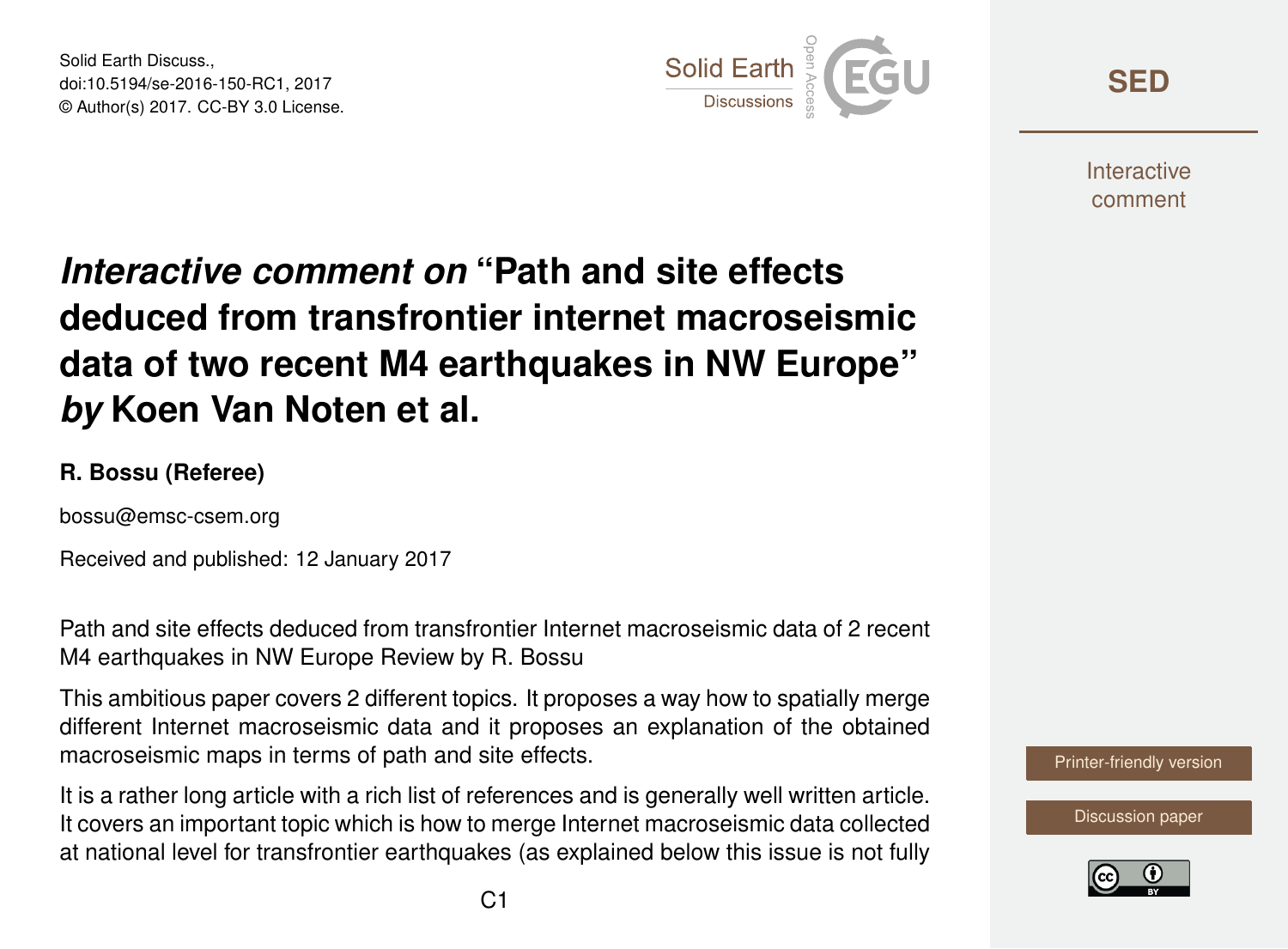covered and only address the spatial grouping of individual observations). This topic is important because national institutes generally collected many times more data that international organisation such as the USGS or EMSC.

There are however a number of points that could improve the readability of the manuscript and its overall quality  $\hat{a}$  A $\hat{c}$  In the text, the authors have been using  $\hat{A}$ n´ Did you Feel it  $\hat{A}$ z not only to present the tool developed and operated by the USGS but also more generally for  $\hat{A}$ n Internet macroseismic data  $\hat{A}$ ż. (One should note that the title do use the latter). I find this confusing. I believe this distinction should clearly appear in the text. DYFI was the very first online macroseismic tool, several institutes have implemented the same questionnaires, but others have developed their own approach.

âAٌ c My second issue is about the description of the data used. I believe that a description of the methodology for each data provider (perhaps in appendix) would be useful. Is it a questionnaire (or thumbnails), how are the locations determined (zip code, geocoded full address, nearest city which was an option at EMSC when eyewitnesses declined to provide their full address) and how the intensity is assigned.

â $\tilde{A}$ ć The paper makes a very strong assumption (last sentence of page 2) that intensities may slightly differ from one country to the other (due to differences in questionnaire and/or intensity assignment procedures). Some of the data presented in this paper contradict this statement: the EMSC macroseismic data derived from questionnaires had to be excluded because they differ too much from the other datasets. (For information, these excluded intensities had been assigned by an algorithm developed by one of the father of the EMS98 scale). What I want to stress here is that there is no reference to such a statement and my own experience, or recent by Hough, Martin et al comparing macrosemsic datasets for Ghorka earthquake do not support it. This is probably too much work to fully address this issue, but the assumption that differences in intensity from one country to another are slight should be made clear and explicit.

**[SED](http://www.solid-earth-discuss.net/)**

Interactive comment

[Printer-friendly version](http://www.solid-earth-discuss.net/se-2016-150/se-2016-150-RC1-print.pdf)

[Discussion paper](http://www.solid-earth-discuss.net/se-2016-150)